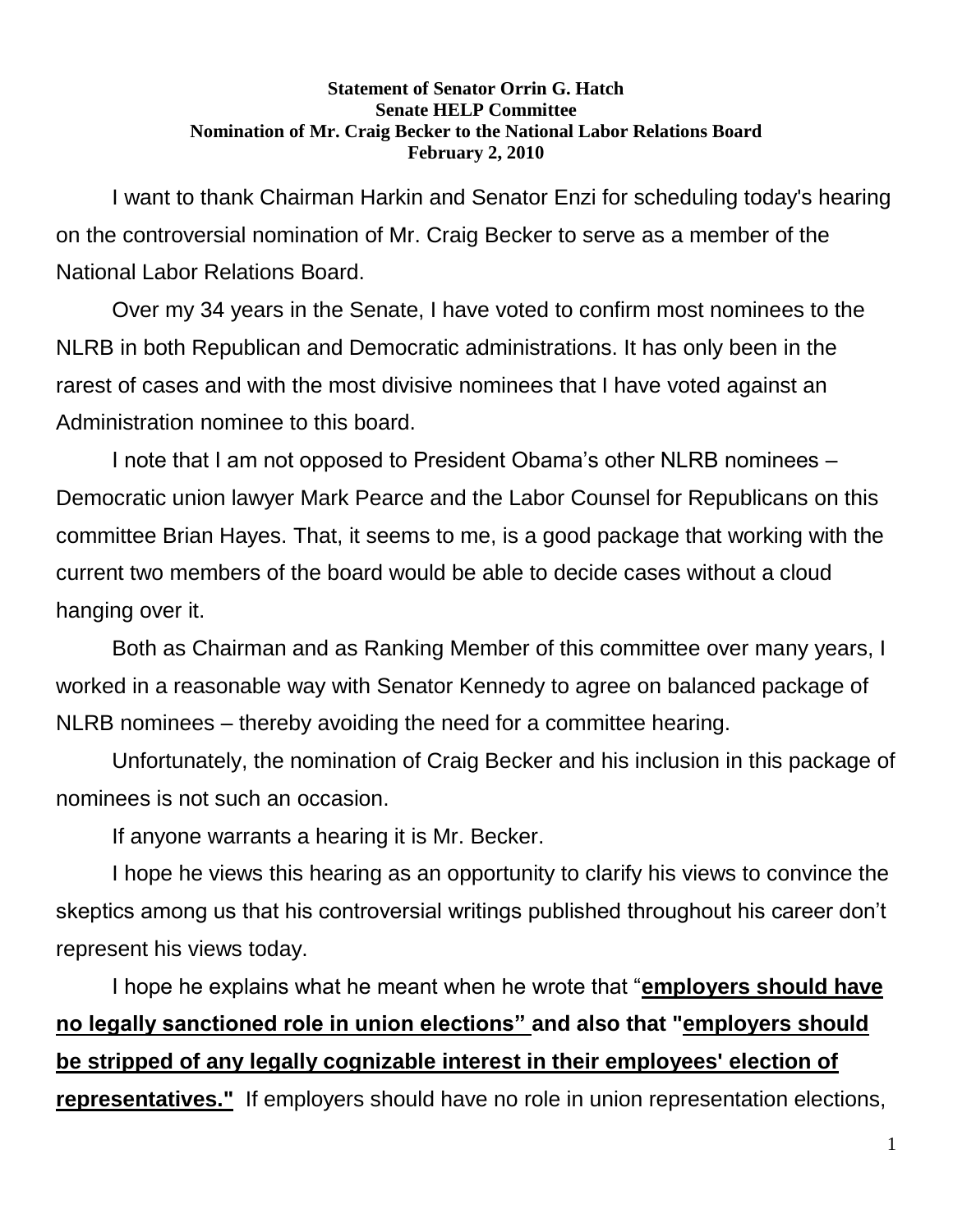then employers would be prohibited from insisting on a private, NLRB-supervised secret ballot election to determine employee votes on union representation. Employers could then be forced to accept the equivalent of card check and the increased risks of union intimidation and peer pressure that comes with it.

I hope he explains what he meant when he wrote that "the law leaves the **board discretion** to determine the appropriate parties to hearings in representation cases. **It should exercise this discretion by specifying that the only parties to both preand post-election hearings are employees and the unions seeking to represent them."**

I hope he explains what he meant when he wrote about restrictions on employer free speech rights, including whether the same restrictions on the solicitation, distribution of material to and access to employees applies equally to outsiders as it does to employers.

- Does he still believe there should be restrictions on an employer's ability to require employee attendance at meetings to discuss union organizing?
- Does he still believe there should be restrictions on where representation elections are held, when they are held (so-called quickie elections), and whether unions (but not employers) should be allowed to have an observer during the election (similar to poll watchers) to make sure that the election is conducted fairly, that there is no campaigning by employers or unions during the election, and that voters are only those eligible employees entitled to vote in an appropriate agreed-upon bargaining unit?
- Does he still believe unions should be allowed to advocate for increasing the number of strikes by permitting repeated, short-duration, grievance strikes to overcome the current prohibition on partial or intermittent strikes? And I would add with a more than a hint of sarcasm, that this is just what we need in the current economy: numerous, short-term strikes to disrupt production and sales.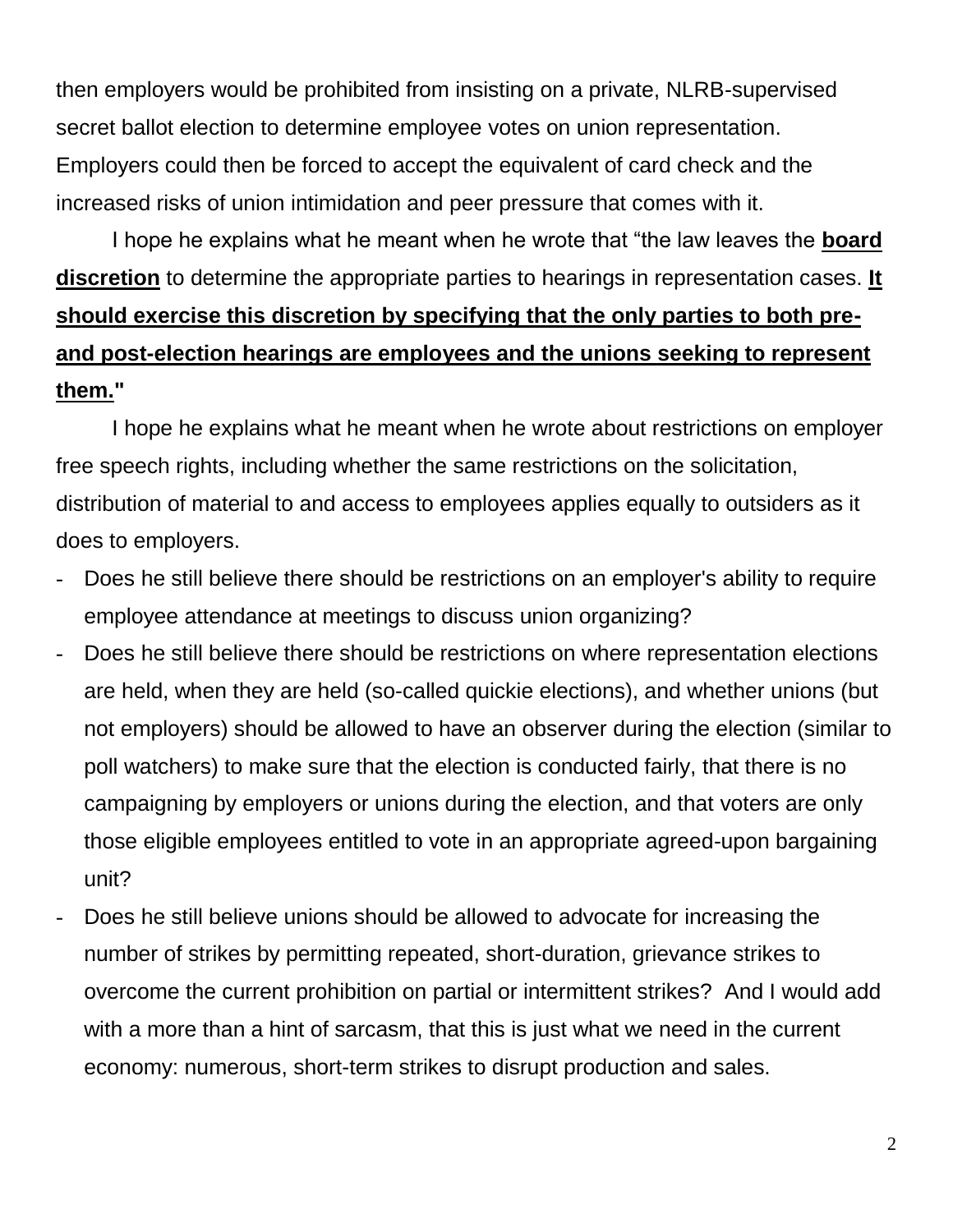These are just some of his controversial views that he needs to explain today. But it doesn't end there. Mr. Becker has written extensively about NLRB decisions that he feels were wrongly decided and should be reversed.

He should also use this hearing to try and convince us that his strong advocacy as a lawyer both with the AFL-CIO and with the SEIU would not interfere with his ability to be a balanced and impartial decision-maker at the NLRB.

He also needs to explain his controversial actions as a member of president Obama's transition team for the Department of Labor while employed by the SEIU and AFL-CIO. He has admitted drafting the Executive Order issued last January revoking the so-called Beck notice-posting requirement for federal contractors and requiring instead the posting of a notice of employee rights under labor law. That executive order was unquestionably in his employer's best interests; in fact, the AFL-CIO called for such actions in its written recommendations for the labor department transition team.

He also needs to explain his controversial work on behalf of ACORN. The controversial organization, linked to numerous instances of voter fraud, has praised Mr. Becker's service in working to organize home care workers.

Finally, and most importantly, he should explain how productive a board member he can be when he is required for at least one year, and possibly longer, to recues himself under the government ethics rules from cases involving the AFL-CIO and the SEIU, when he continues to be employed by both.

Of course, we have had practicing lawyers confirmed to the NLRB in the past where they have been required to recues themselves from cases involving their clients. But this is the first time in my memory – and perhaps ever in the history of the NLRB – where a nominee is from the largest federation of labor unions and one of the largest international unions.

Before we vote, we should at least know how many cases Mr. Becker would have to recuse himself from if he were on the NLRB.